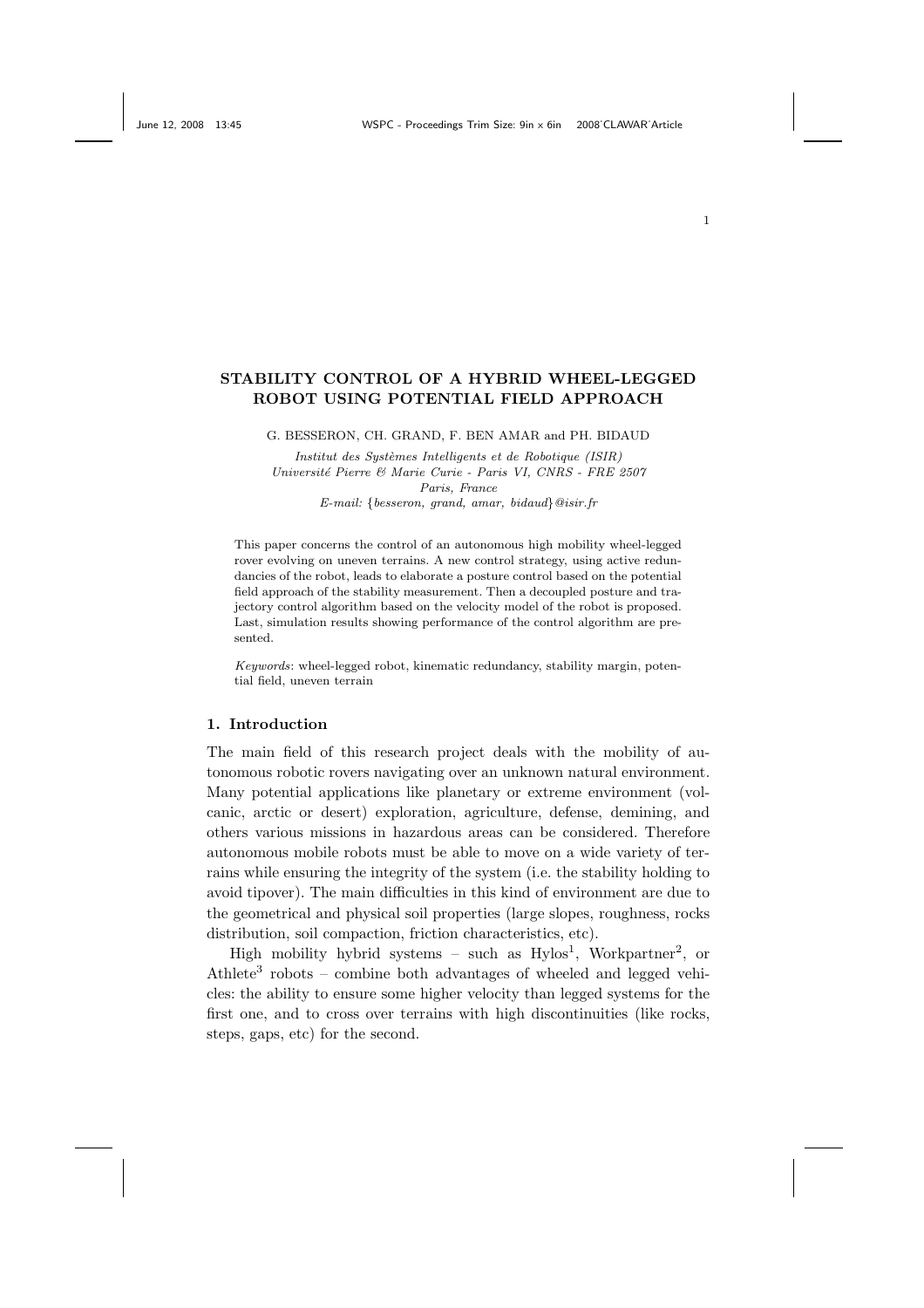

Fig. 1. Hylos I (left) and Hylos II (right)

In the paper, we propose to analyze the problem of stability control for the Hylos robots which were developed in our lab (see Fig. 1). These rovers are high mobility redundantly actuated hybrid systems. They are lightweight (around twenty-five kilogrammes) robots with sixteen actively actuated degrees-of-freedom. Because of active internal mobilities, the control of their posture should be considered. The problem of posture control for this kind of robotics system is quite challenging as the system exhibits complex dynamic interactions with the environment when evolving on roughly irregular terrain.

Control approaches of such redundantly actuated systems have been proposed in previous works<sup>4,5,1</sup>. In this study, the proposed posture control consists in modifying the robot posture in order to ensure its stability without specifying strictly a postural state. The posture correction is so made only when the stability of wheel-legged vehicle is jeopardized. The proposed controller is based on the technique of "potential fields" for which artificial potential reflecting the rover tipover stability margin is used.

In section 2, after the introduction of the used stability margin, the potential field based on stability measurement is proposed. Section 3 presents the formulation used to develop the kinematic model of a hybrid wheellegged robot. Next, decoupled posture and trajectory control algorithm is described in section 4. Finally, results of simulation to validate this new stability control strategy are shown in the last section 5.

# 2. Stability Margin and Linked Potential Field

# 2.1. Stability Margin

The control method presented in this paper considers the vehicle movement on an irregular terrain without discontinuities. Thus, the tipover stability margin is mainly constrained by the terrain geometry. To ensure the integrity of the vehicle crossing over an uneven terrain, its stability margin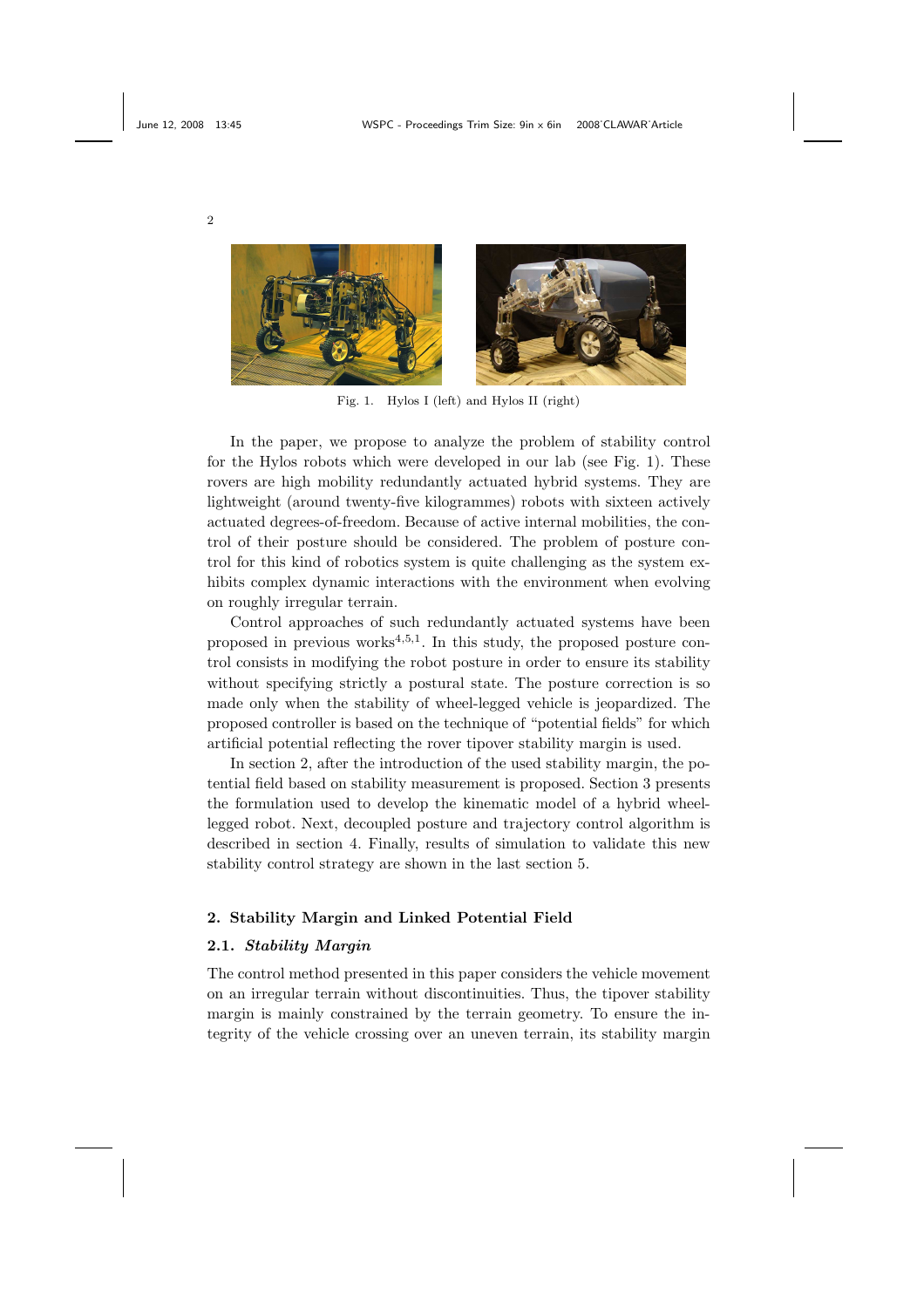index must be estimated all the time. The "tipover stability margin" proposed by Papadopoulos and Rey<sup>6</sup> is used.

This tipover stability margin takes into account both the distance of the projected center-of-gravity (c.o.g) to the support polygon and its vertical position relatively to the average plane defined by contact points  $C_i$ . Moreover, all the external forces working on the c.o.g of the vehicle, including gravity, are considered. The formalism can be described briefly as follows (see Fig. 2): the line joining two consecutive terrain-contact points  $C_i$  defines a tipover axis  $a_i$ . The unit vector  $h_i$  of the axis joining the vehicle c.o.g, G, to the center of each tipover axis is computed. Then, the angle  $v_i$ between each  $\mathbf{h}_i$  and the tipover contribution  $f^*_{i}$ , computed from the total external force  $\tau_t = \{f_t, m_t\}$  applied to the vehicle, gives the stability angle over the corresponding tipover axis. Considering only quasi-static evolution of the vehicle here, the total external force  $\tau_t$  is reduced to its own weight. The stability angle  $v_i$  is therefore defined as the angle between  $\mathbf{h}_i$  and the gravity resultant  $g$ . The overall vehicle stability margin  $m_s$  is also defined as the minimum of all stability angles  $v_i$ :

$$
m_s = \min(v_i) \quad \text{for} \quad i = \{1, ..., n\}
$$
 (1)



Fig. 2. Used stability margin by Papadopoulos and Rey

#### 2.2. Stability Potential Field

In using the artificial potential field approach described by Khatib<sup>7</sup>, a stability potential function relative to the stability margin described in the previous section has been defined. This stability potential function  $U_{stab}$ results from the sum of each  $U_{stab}$ , which specified to each stability angles  $v_i$ . The stability potential function  $U_{stab}$  results from the sum of each  $U_{stab}$ , of which the specific form of repulsive potential function has been chosen in accordance with the potential field approach.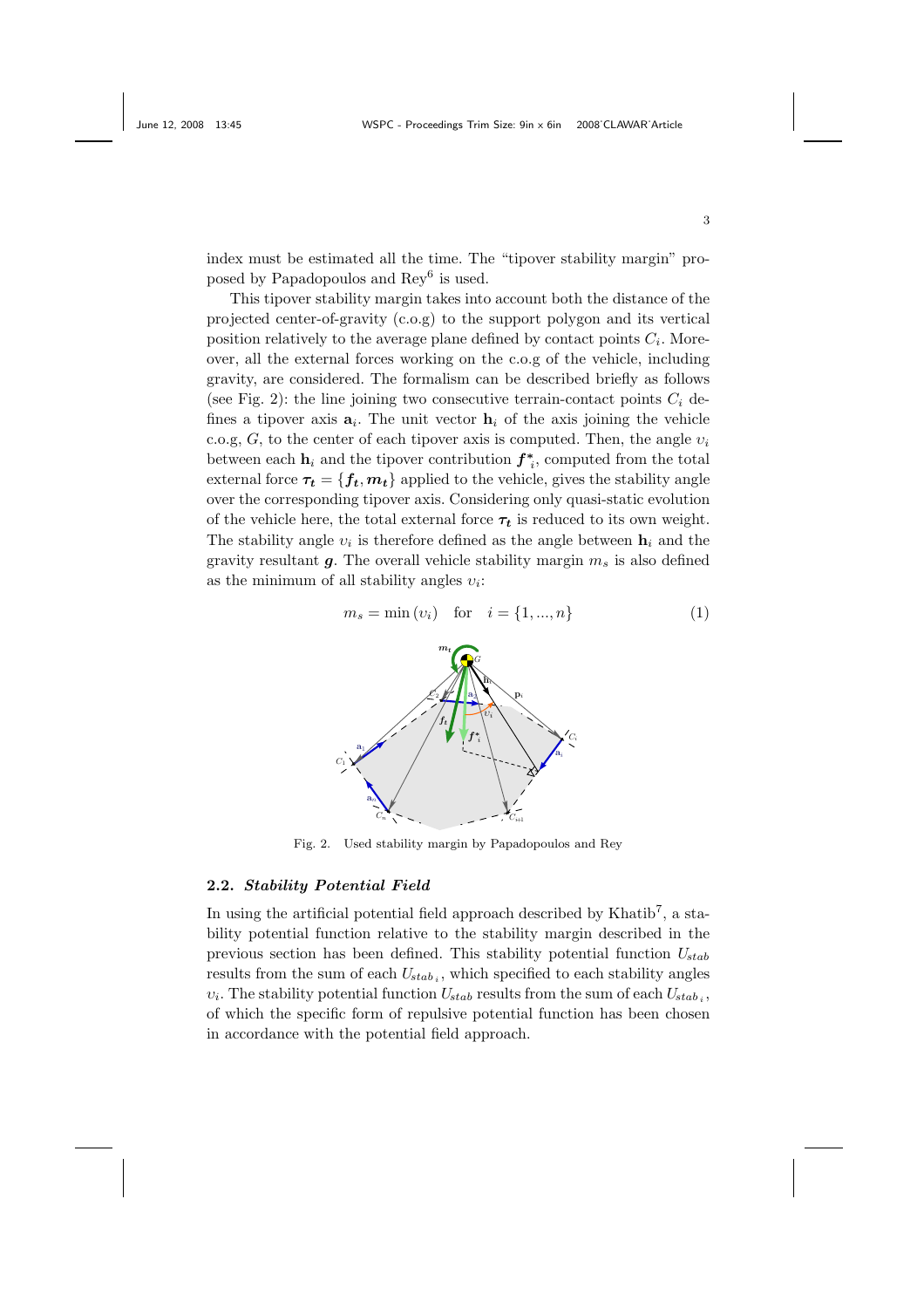$$
U_{stab}(\mathbf{q}) = \sum_{i} U_{stab_i}(\mathbf{q})
$$
\n(2)

with

$$
U_{stab_i}(\mathbf{q}) = \begin{cases} \frac{1}{2} k_{stab} \left( \frac{1}{v_i(\mathbf{q})} - \frac{1}{v^*} \right)^2 & \text{if } v_i \le v^* \\ 0 & \text{if } v_i > v^* \end{cases}
$$
(3)

where  $v_i$  is the stability angle or tipover angle relative to  $i^{\text{th}}$  tipover axis,  $v^*$  is the stability angle limit. Thus, the threshold of stability measurement from action must be defined in order to maintain an acceptable stability.  $k_{stab}$  is a constant gain.

## 3. Kinematic Model

In this paper, the same formalism as the one defined on previous works<sup>1,8</sup> is used and adapted to the specific kinematics of the Hylos II robot.

The differential kinematic model is obtained by means of the velocity composition principle expressed in the contact frame  $\mathcal{R}_{C_i}$ :

$$
\mathbf{v_s} = -\mathbf{v_c} + \mathbf{v_{p_i}} + \mathbf{v_x}
$$
 (4)

where

- $\mathbf{v}_s$  is the sliding velocity of the contact point  $C_i$ ,
- $\mathbf{v}_x$  is the velocity of  $C_i$  due to platform motion with respect to ground,
- $\mathbf{v}_{\mathbf{p}_i}$  is the velocity of  $C_i$  due to leg's motion with respect the platform,
- $\mathbf{v_c} = r\omega_i \mathbf{t}_i$  is the wheel circumferential velocity with respect to the leg.

On the assumption of pure rolling (slip velocity is null), we then obtain from equation (4) by projection on the contact frame:

$$
\mathbf{R}_{i}^{\mathrm{t}}\,\mathbf{L}_{i}\,\dot{\mathbf{x}} + \mathbf{R}_{i}^{\mathrm{t}}\,\mathbf{J}_{\mathbf{p}_{i}}\,\dot{\boldsymbol{\theta}}_{i} - r\,\omega_{i}\mathbf{t}_{i} = \mathbf{0} \tag{5}
$$

where  $\mathbf{R}_i$  is matrix rotation of contact frame with respect to platform frame and  $\omega_i$  is the *i*<sup>th</sup> wheel rate.

Finally, we obtain, in matrix-form, the velocity equation for the whole system composed of four wheel-leg chains:

$$
\mathbf{L}\dot{\mathbf{x}} + \mathbf{J}\dot{\mathbf{q}} = \mathbf{0} \tag{6}
$$

where **L** is the locomotion matrix which gives the wheel contribution to the plateform movement, J corresponds to the Jacobian matrix of wheel-legged kinematic chain, and where  $x$  and  $q$  are respectively vectors of the platform parameters and the articular-joint parameters of wheel-legged chains.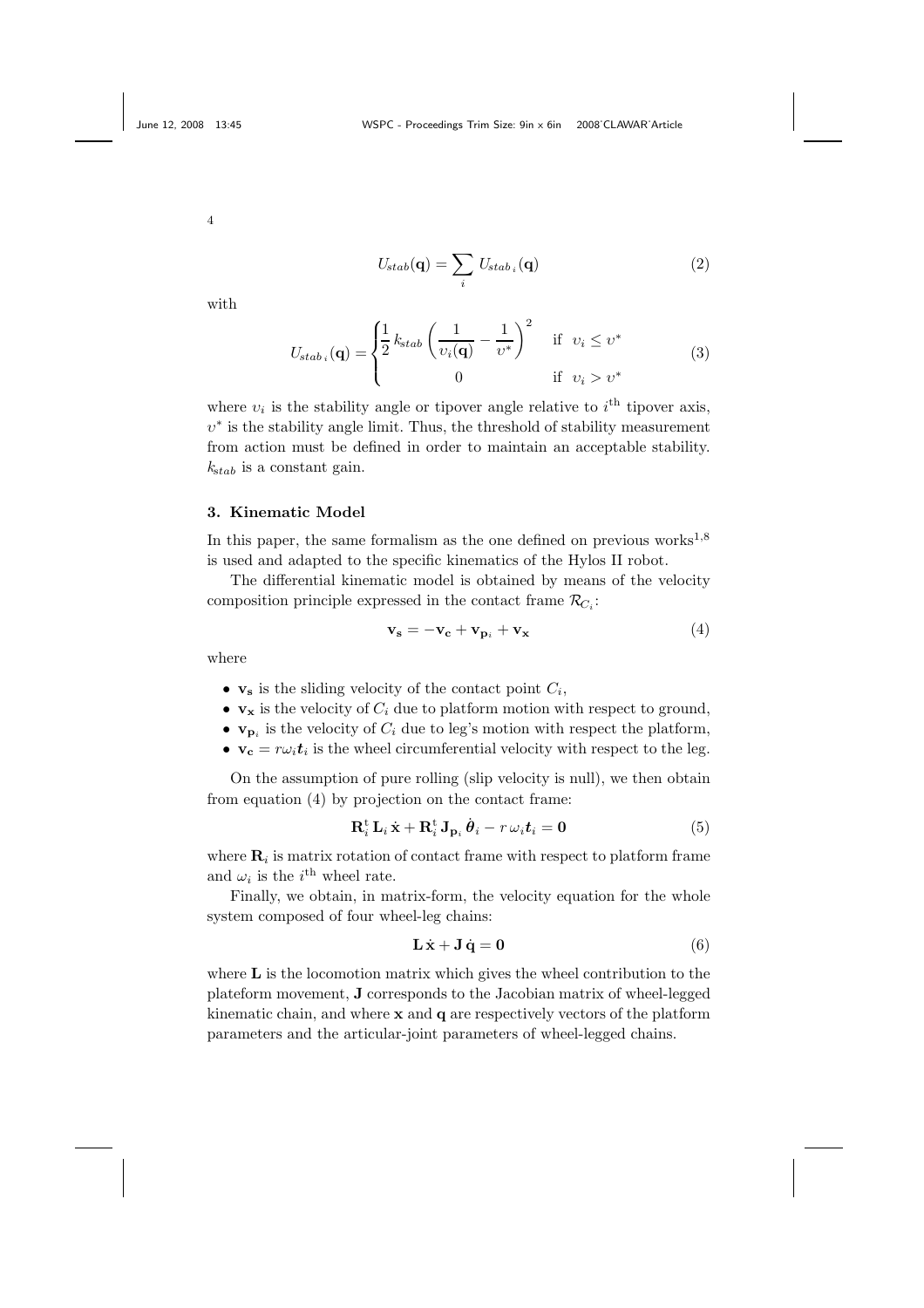## 4. Decoupled Control



Fig. 3. Control scheme

The motion control of the studied redundant systems is based on the resolution of the inverse velocity model. Several classical approaches of redundancies control and issued from manipulators control have been considered  $9-12$ . In order to solve inverse model of equation (6), the task in the operational space is defined following two modalities: one relative to the robot posture and the other for the trajectory control.

Thus the vector of platform velocities  $\dot{\mathbf{x}} = (\dot{x}, \dot{y}, \dot{z}, \dot{\varphi}, \dot{\psi}, \dot{\theta})^t$  – input of inverse model – is split into two sub-vectors  $\dot{\mathbf{x}}_t$  and  $\dot{\mathbf{x}}_p$  which put together respectively trajectory and posture terms:

$$
\dot{\mathbf{x}}_t = (\dot{x}, \dot{y}, \dot{\theta})^t = \mathbf{S}_t \dot{\mathbf{x}} \quad \text{and} \quad \dot{\mathbf{x}}_p = (\dot{z}, \dot{\varphi}, \dot{\psi})^t = \mathbf{S}_p \dot{\mathbf{x}} \tag{7}
$$

where  $S_t$  and  $S_p$  are appropriate sorting matrices.

Next the inverse kinematic model solution results from three consecutive steps. Each one corresponds to the resolution of system (6) projected onto one of the contact frame axis  $(n_i, \text{ then } t_i \text{ and } l_i)$ . These steps lead to determine successively the joint rates  $\dot{\mathbf{q}}_a$  of the robot (i.e.  $q_{1i}$  and  $q_{2i}$ ), then the wheel rates  $\omega$ , and finally the steering rates  $\dot{\gamma}$ . The matrices  $S_{q_a}, S_{\gamma}$ et  $S_{\omega}$  are defined to sort respectively the joint parameters relative to the posture, the direction change and the wheel rotation:

$$
\dot{\mathbf{q}}_a = \mathbf{S}_{\mathbf{q}_a} \dot{\mathbf{q}} \qquad \dot{\gamma} = \mathbf{S}_{\gamma} \dot{\mathbf{q}} \qquad \omega = \mathbf{S}_{\omega} \dot{\mathbf{q}} \qquad (8)
$$

At each step of this resolution, analyses are made, leading to simplify and to neglect some terms issued from sorting. Thus, the projection of equation (6) on **n**, the set of vectors  $n_i$ , gives the following equation:

$$
\mathbf{P_n} \mathbf{L} \dot{\mathbf{x}} + \mathbf{P_n} \mathbf{J} \dot{\mathbf{q}} = \mathbf{0}
$$
 (9)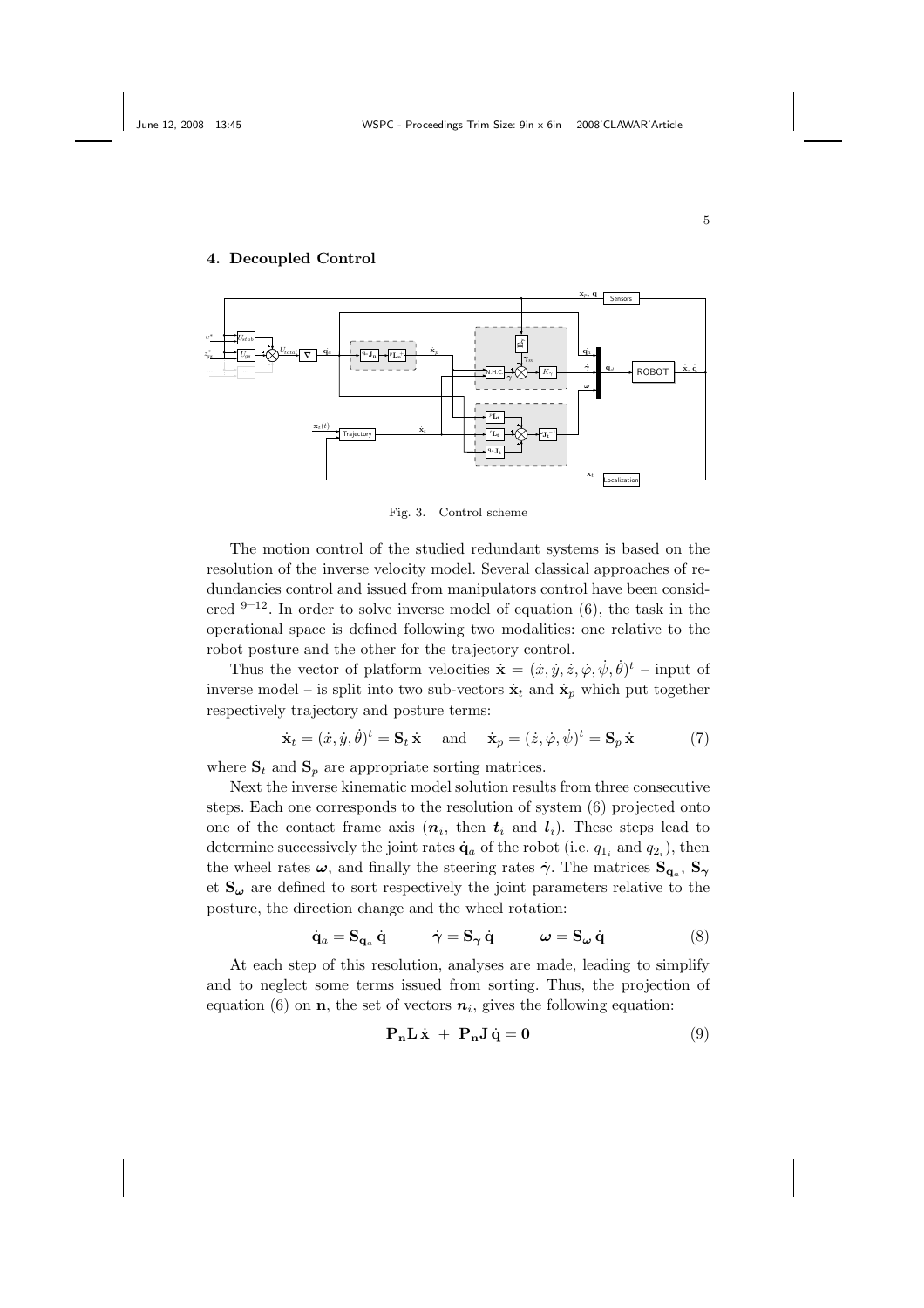where  $P_n$  is the projection matrix associated to n. Appropriate simplifications give relation (10) : the terms relative to the trajectory are inconsiderable for small pitch and roll angles, those referring to wheel rates have no effect on the robot posture, and the weak influence of direction axis rates on instantaneous velocities field of the Hylos robot could be neglected.

$$
{}^{p}\mathbf{L}_{\mathbf{n}}\dot{\mathbf{x}}_{p} + {}^{\mathbf{q}_{a}}\mathbf{J}_{\mathbf{n}}\dot{\mathbf{q}}_{a} = \mathbf{0}
$$
 (10)

with  ${}^p{\bf L}_n = ({\bf P}_n{\bf L}{\bf S}_p{}^t)$  and  ${}^{{\bf q}_a}{\bf J}_n = ({\bf P}_n{\bf J}{\bf S}_{{\bf q}_a}{}^t)$ . This relation allows to determine the posture kinematic vector  $\dot{\mathbf{x}}_p$  from the following equation:

$$
\begin{aligned} \dot{\mathbf{x}}_p &= -^p \mathbf{L_n}^+ \mathbf{q}_a \mathbf{J_n} \dot{\mathbf{q}}_a \\ &= -^p \mathbf{L_n}^+ \mathbf{q}_a \mathbf{J_n} \boldsymbol{\nabla} U \end{aligned} \tag{11}
$$

where  ${}^p{\bf L_n}^+$  represents the pseudo-inverse matrix of  ${}^p{\bf L_n}$ . The input of this reducted inverse kinematic model is  $\dot{\mathbf{q}}_a$ , which is substituted by the potential field gradient  $\nabla U$ , established previously in order to act on the robot posture (see Sec. 2).

Then the projection of the equation (6) on the set of  $t_i$  leads to equation (12), which, once simplifications made (Eq. 13), leads to the expression of  $\omega$  (Eq. (14)):

$$
\mathbf{P}_{t}\mathbf{L}\dot{\mathbf{x}} + \mathbf{P}_{t}\mathbf{J}\dot{\mathbf{q}} = \mathbf{0}
$$
 (12)

For the same previous reason, the terms of direction axis rates are also ignored.

$$
P_t L \dot{x} + {}^{q_a} J_t \dot{q}_a + {}^{\omega} J_t \omega = 0 \qquad (13)
$$

with  $\mathbf{q}_a \mathbf{J_t} = (\mathbf{P_t J S_{q_a}}^t)$  and  $\mathbf{v} \mathbf{J_t} = (\mathbf{P_t J S_{\omega}}^t)$ . Then the posture control  $\dot{\mathbf{x}}_p$ , issued from the previous step of algorithm resolution (Eq. (11)), and the desired trajectory  $\dot{\mathbf{x}}_t$  are inputed in the equation (14). As previously,  $\dot{\mathbf{q}}_a$  has been substituted by the potential field gradient  $\nabla U$ .

$$
\boldsymbol{\omega} = -(\mathbf{U} \mathbf{J}_{t})^{-1} (t \mathbf{L}_{t} \dot{\mathbf{x}}_{t} + {}^{p} \mathbf{L}_{t} \dot{\mathbf{x}}_{p} + {}^{q_{a}} \mathbf{J}_{t} \boldsymbol{\nabla} U) \qquad (14)
$$

The last step leads to determine the steering rate  $\dot{\gamma}_i$ . In resolving the non-holonomic constraints (N.H.C.), the desired steering angles  $\gamma_i$  are determined. A simple proportional controller based on the positioning error is used to compute the rate  $\dot{\gamma}$ .

$$
\dot{\gamma} = \{\dot{\gamma}_i\} \qquad \text{with} \quad \dot{\gamma}_i = K_{\gamma}(\gamma_i - \gamma_{i_m}) \tag{15}
$$

where  $\gamma_{i_m}$  is the measure of the steering angle, and  $K_{\gamma}$  is a gain control.

The whole posture control algorithm is summed up through the control scheme depicted in figure 3.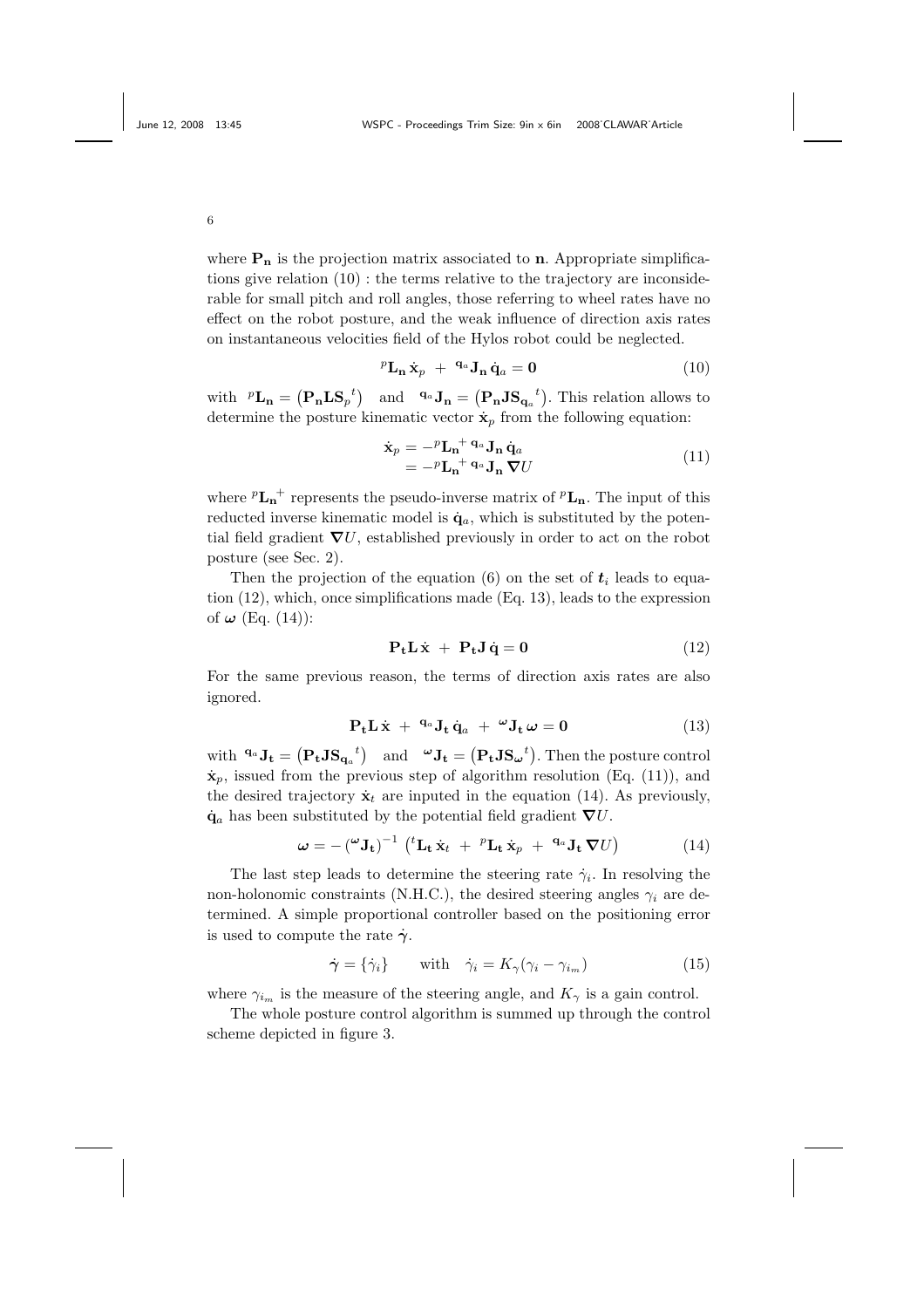# 5. Results

In the first time, the proposed posture control algorithm has been evaluated in simulation in order to validate its running principle. As shown in figure 4, this one has consisted in modeling kinematics behaviour of the Hylos robot in a sinuous elevation ground with a loop trajectory (going from point "A" to point "B"). The results of this simulation are presented through figures 5 and 6, which depict respectively the evolution of the stability margin and the global potential generated for the posture correction.

As planned, a posture correction of the robot is made when the stability margin dropes under the stability margin limit. Every time that this case appears, the potential function relative to the stability measurement becomes non-null (see Fig.  $6$ ). In line with the equation (11), this generated potential acts directly on the robot posture in order to preserve its stability. Except a slight excess when the first correction is needed just after 2.7 seconds of simulation, until the posture correction has been efficient, the stability margin does not jut out above the stability margin limit (see Fig. 5). Thus the robot stability is preserved without imposing a specific posture.



Fig. 4. Robot simulation on a sinuous elevation terrain with a "loop" trajectory



7